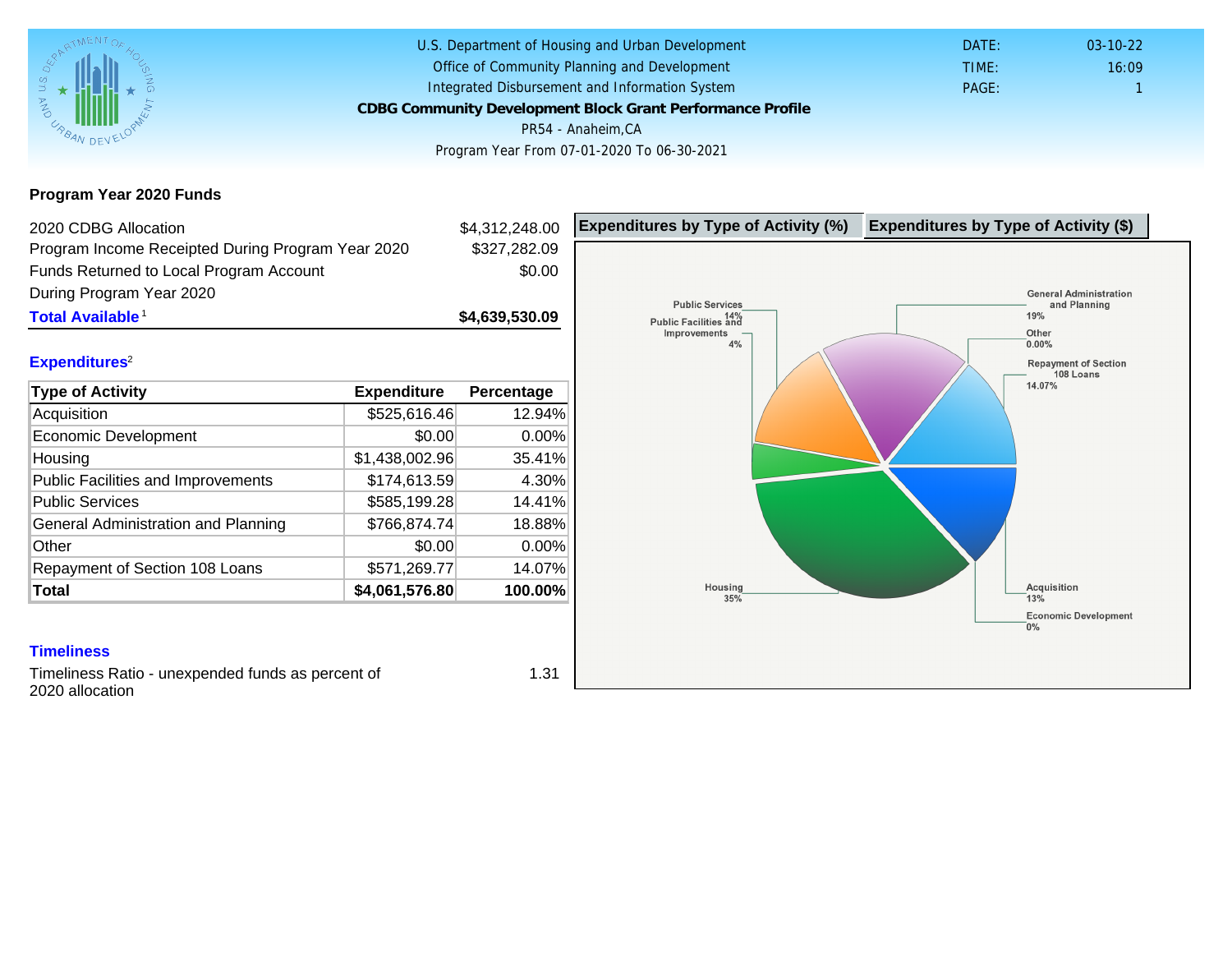## Program Targeting

| 1 - Percentage of Expenditures Assisting Low-<br>and Moderate-Income Persons and Households<br>Either Directly or On an Area Basis <sup>3</sup>                                                                              | 100.00%  |
|------------------------------------------------------------------------------------------------------------------------------------------------------------------------------------------------------------------------------|----------|
| 2 - Percentage of Expenditures That Benefit<br>Low/Mod Income Areas                                                                                                                                                          | 85.82%   |
| 3 -Percentage of Expenditures That Aid in The<br>Prevention or Elimination of Slum or Blight                                                                                                                                 | $0.00\%$ |
| 4 - Percentage of Expenditures Addressing<br><b>Urgent Needs</b>                                                                                                                                                             | $0.00\%$ |
| 5-Funds Expended in Neighborhood<br>(Community For State) Revitalization Strategy<br>Areas and by Community Development<br>Financial Institution.<br>6-Percentage of Funds Expended in<br>Neighborhood (Community For State) | \$0.00   |
| Revitalization Strategy Areas and by Community<br>Development Financial Institution                                                                                                                                          | $0.00\%$ |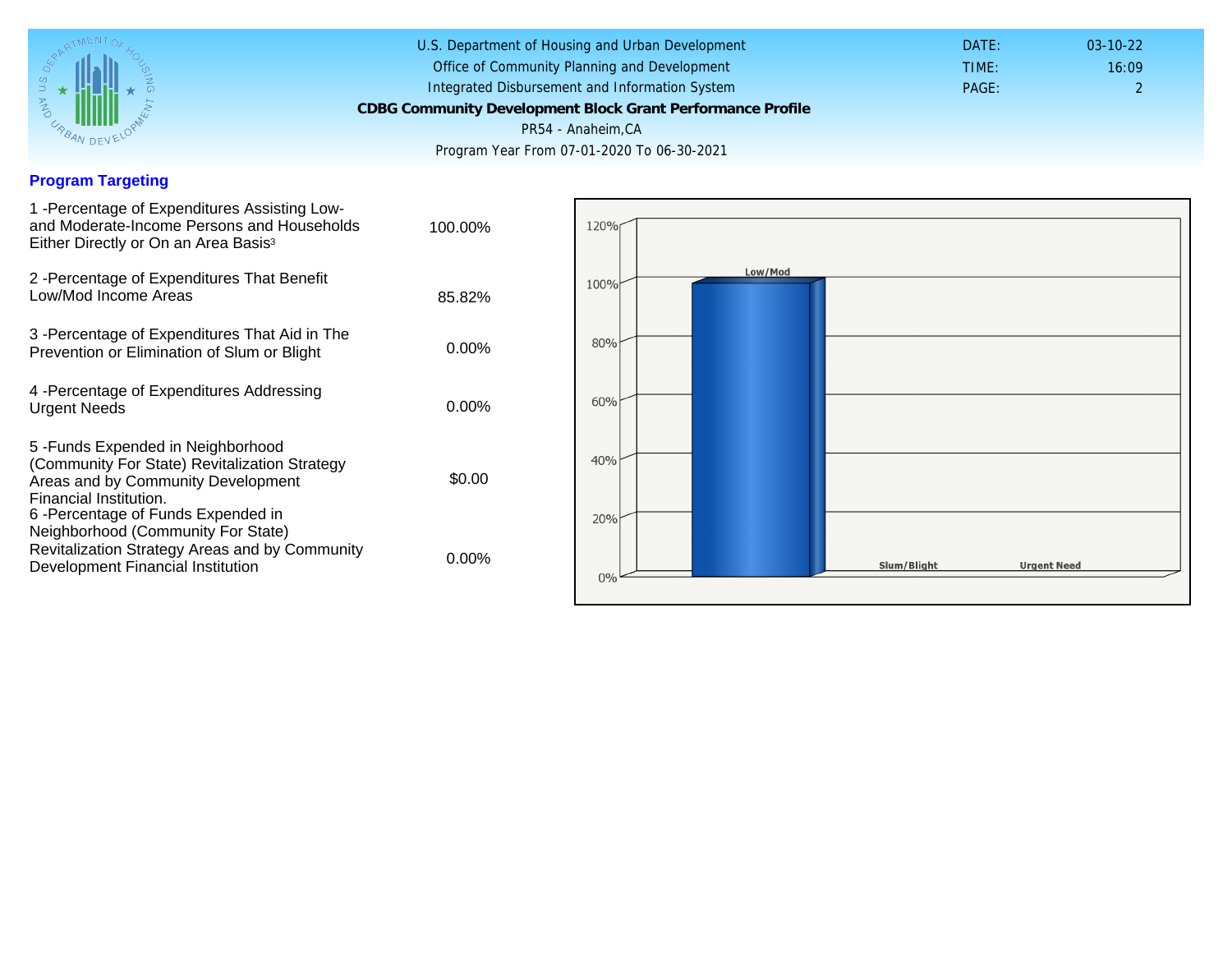# CDBG Beneficiaries by Racial/Ethnic Category <sup>4</sup>

| Race                                              | Total    | Hispanic |
|---------------------------------------------------|----------|----------|
| White                                             | 33.44%   | 90.25%   |
| Black/African American                            | 1.62%    | 0.06%    |
| Asian                                             | 7.79%    | $0.00\%$ |
| American Indian/Alaskan Native                    | 0.04%    | 0.03%    |
| Native Hawaiian/Other Pacific Islander            | 0.02%    | $0.00\%$ |
| American Indian/Alaskan Native & White            | 0.01%    | $0.00\%$ |
| Asian & White                                     | 0.00%    | 0.00%    |
| Black/African American & White                    | 1.15%    | $0.00\%$ |
| Amer. Indian/Alaskan Native & Black/African Amer. | $0.00\%$ | $0.00\%$ |
| <b>Other multi-racial</b>                         | 55.93%   | 9.66%    |
| Asian/Pacific Islander (valid until 03-31-04)     | $0.00\%$ | 0.00%    |
| Hispanic (valid until 03-31-04)                   | 0.00%    | 0.00%    |

## Income of CDBG Beneficiaries

| Income Level                          | Percentage |
|---------------------------------------|------------|
| Extremely Low Income (<=30%)          | 41.22%     |
| Low Income (30-50%)                   | 4.10%      |
| Moderate Income (50-80%)              | 2.31%      |
| Total Low and Moderate Income (<=80%) | 47.64%     |
| Non Low and Moderate Income (>80%)    | 52.36%     |